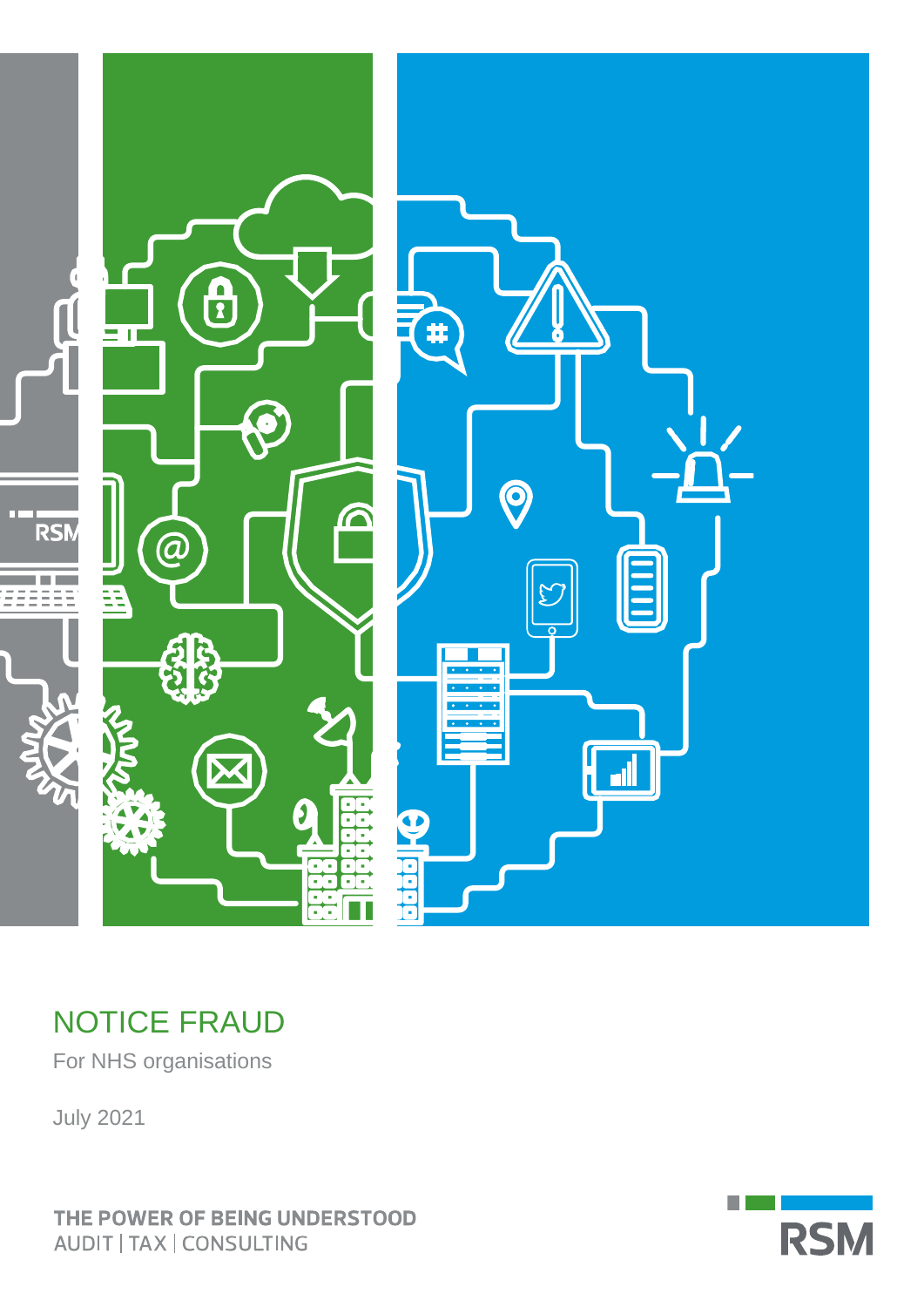# NOTICE FRAUD

**Welcome to the latest edition of our counter fraud newsletter. We are focusing on current fraud trends across the NHS providing you with some useful insights into current fraud risk areas and details of some recent fraud investigations. Full contact details are provided at the end of this newsletter.**



### **Phishing emails**

If you receive any email which looks suspicious in any way, please report this to your IT department **before** taking any action. Do not open any attachments you are unsure of or click on any links contained within suspicious emails.

## **Mandate Fraud**

This is such a common occurrence currently. Fraudsters will attempt various methods to divert payment for either genuine invoices or create false invoices for work. Please ensure appropriate processes are followed in all instances and if you have any reason for suspicion, please report your concerns and validate all details prior to sending any payments.

### **Coronavirus Vaccine Fraud**



Criminals are using the coronavirus vaccine as a way to target the public by tricking them to hand over cash or financial details. They are sending convincing looking text messages letting people know they are eligible for the vaccine or phoning people directly pretending to be from the NHS, or local pharmacy.

People are warned to be alert to these scams.

The NHS will:

- never ask for payment the vaccine is free;
- never ask for your bank details;
- never arrive unannounced at your home to administer the vaccine; and
- never ask you to prove your identity by sending copies of personal documents such as your passport.



**Key fraud related risks you should be aware of. Essex IT manager pleads guilty to £800,000 NHS fraud following procurement fraud investigation initiated by the local LCFS and then by NHS Counter Fraud Authority (NHS CFA).**

> **A former senior IT manager, for what was Mid Essex Hospital Trust (MEHT), has pleaded guilty to defrauding his employer of in excess of £800,000.**

> Barry Stannard pleaded guilty to two charges of fraud by false representation and two charges of cheating the public revenue.

> As a band 8B Senior Manager, Stannard occupied a senior position. Concerns first arose after the Trust reviewed their National Fraud Initiative (NFI) matches on its payroll and accounts payable records, alongside Companies House records.

Initial enquiries were conducted by RSM, the LCFS provider, and the investigation was then escalated to the national team at NHS CFA.

Stannard had previously submitted a 'nil return' declaration of interests form to the Trust, but the investigation confirmed he was actually the director of a number of companies that had received a large amount of money from the Trust over at least seven years (2012-2019).

No products or services invoiced for by these companies were ever provided to the NHS.

The hundreds of invoices submitted by his own companies to MEHT were all individually for relatively modest amounts – meaning he was authorised to sign them off without further checks. The payments came from MEHT's IT Budget.

Investigations also showed that the VAT registration number used on some invoices belonged to an unrelated company, meaning that HMRC was also being defrauded. The Crown Prosecution Service was thus able to charge Stannard with the two counts of cheating the public revenue, in addition to the two fraud charges relating to the NHS's loss.

The sentence given was five years and four months imprisonment on 30/06/2021.

(Source: NHS CFA)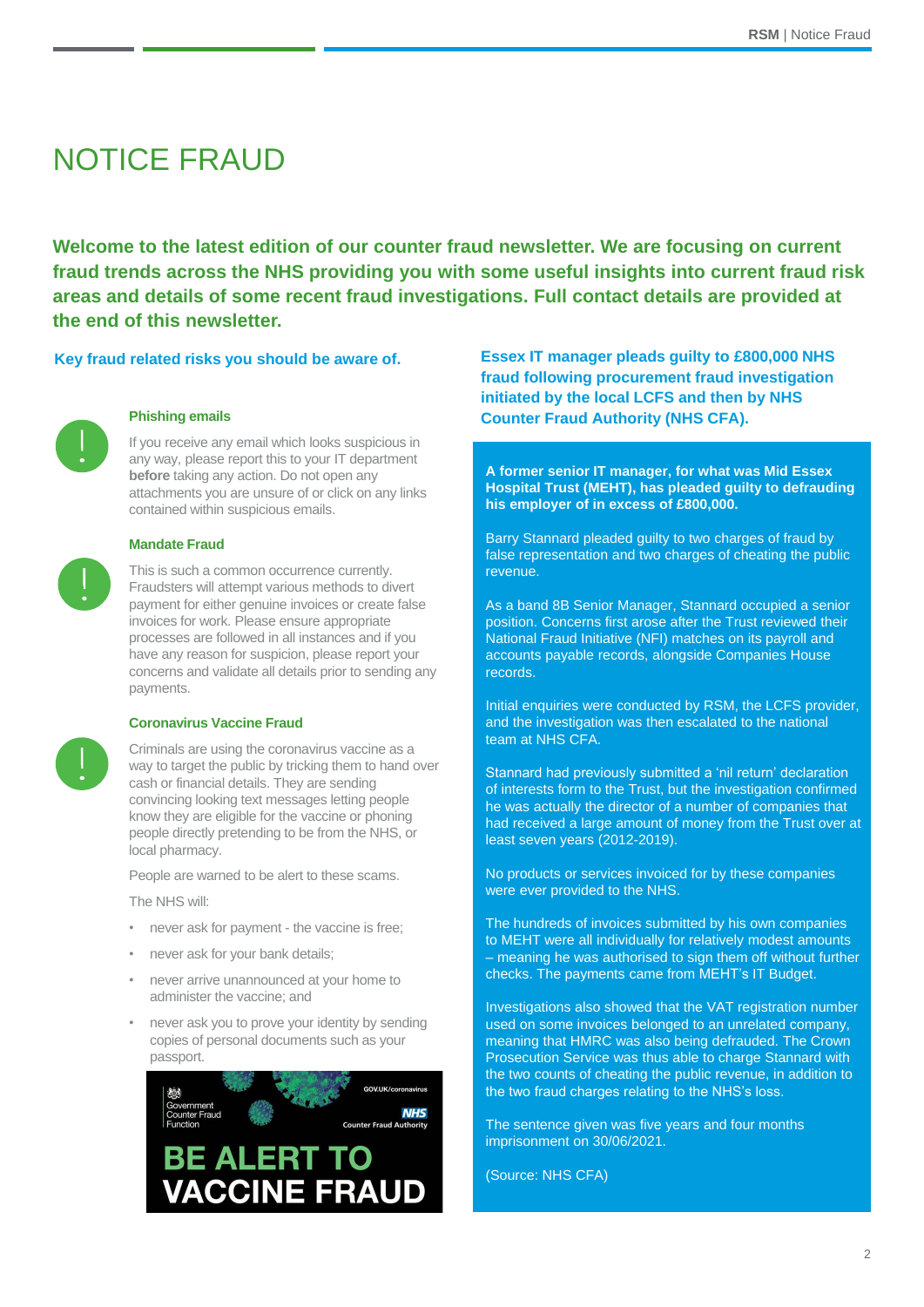## RECENT CASES

**Trust Procurement Officer sentenced to 18 months imprisonment after pleading guilty to fraud by abuse of position.**

**A former agency hired Procurement Officer spent in excess of £20,000 on two NHS Trust issued corporate credit cards that were under their control.**

In September 2019, concerns were raised by the Trust's Finance Department regarding unusual spends on the corporate credit cards in question that showed multiple transactions overseas in hotels, purchases with UK retailers, flights and associated travel bookings.

When managers tried to contact the Procurement Officer, he failed to communicate with the Trust and went absent without leave.

Following an investigation by RSM, the Trust's counter fraud team, it was established that a total of £20,018.69 had been spent across the two cards in the period April 2019 to September 2019. The local counter fraud team conducted enquiries with British Airways, Yotel, Reiss, Burton, Bermuda Immigration Service and multiple hotels and travel companies outside the UK. The case evidence was passed to the Metropolitan Police Service to locate and arrest the Procurement Officer.

Following their arrest in January 2021, the Procurement Officers fingerprints were taken whilst in custody which identified that they had a different identity and a previous conviction for fraud. They had changed their name by deed poll prior to starting their employment at the Trust.

On 13/05/21 the Procurement Officer was sentenced at Woolwich Crown Court and received 18 months imprisonment, compensation of the sum of £2,280 to be paid back to the Trust and £670 prosecution costs.

**Band 7 Mental Health Manager arrested by Metropolitan Police Service.** 

**A former NHS Mental Health Manager has been arrested in connection with allegations they secured employment by providing false references and failing to disclose previous convictions for fraud that concerned possession of false identity documents in 2017.**

Trust HR flagged concerns to RSM, the local LCFS Team, with a suspicious UK passport which although passed the ID scanner as a valid document did not contain the relevant infra-red information.

Further investigation revealed the email addresses of references sent in support of the Band 7 were not genuine and did not belong to the named organisations. One previous employer was contacted by the Trust who confirmed although the Band 7 had previously worked with them, they had been arrested and convicted for fraud at their Trust in 2017 under a different name. Following a lengthy investigation, it had been established that they had hijacked the identity of another individual, whose name and details they used at that Trust for over 10 years.

The UK passport queried by Trust HR has been proved as a stolen UK passport. Following contact with the Home Office and Her Majesty's Passport Office the Band 7's UK citizenship has been revoked and a decision is pending on deportation from the UK back to Nigeria.

The Metropolitan Police service has arrested the band 7 and a charging decision is pending with the Crown prosecution Service.

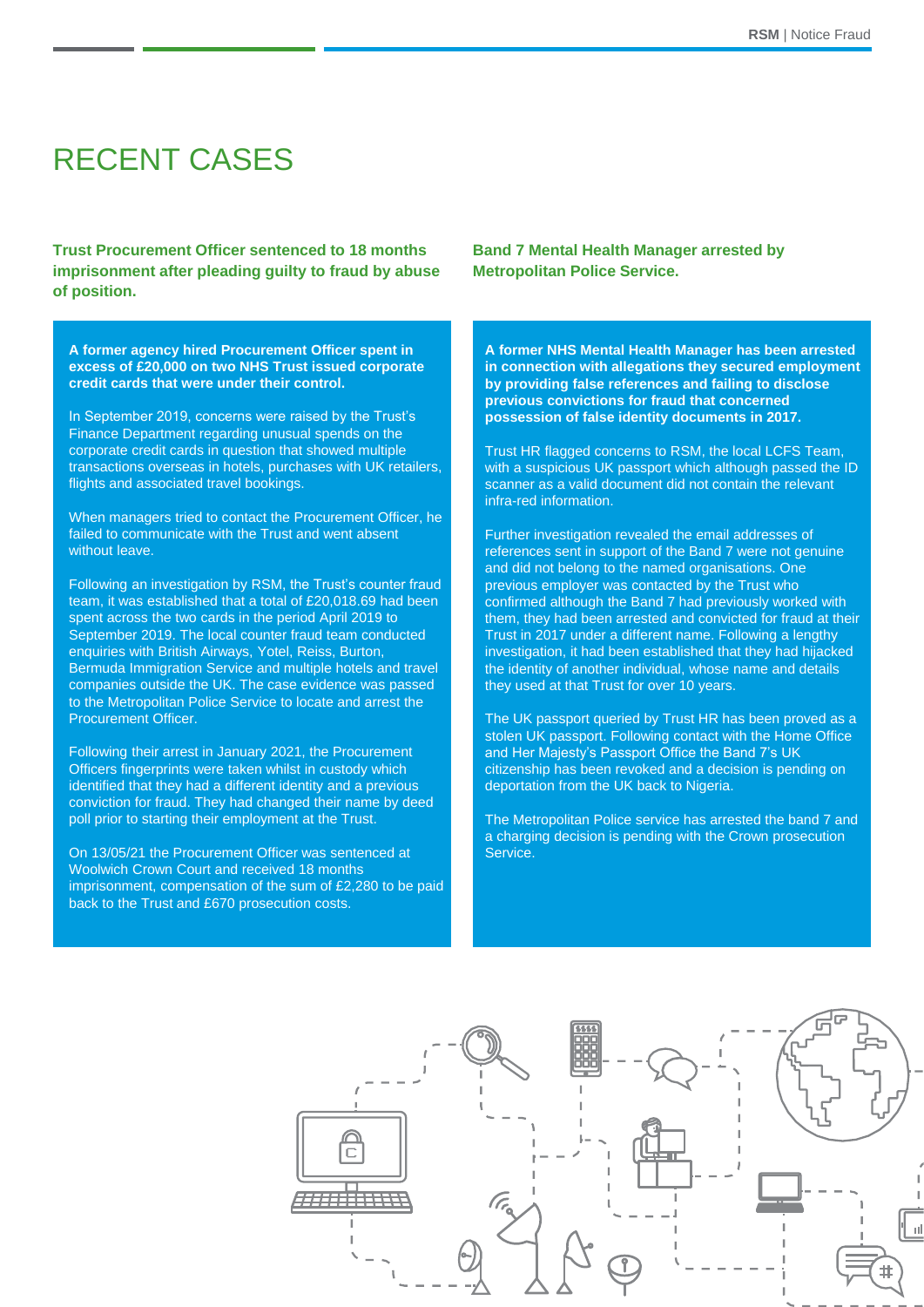# CURRENT TRENDS ACROSS THE NHS

Working whilst off sick remains the most common type of fraud we have seen during quarter one, with 22 per cent of the cases reported to us relating to this risk area. Ensuring adequate processes are in place and are followed correctly is paramount to combatting this fraud. There should be a clear policy in place stating that any secondary employment (any position that an employee has in addition to their position at this organisation) is to be agreed in advance of the position being accepted. This is paramount in advocating transparency and honesty.

The National Fraud Initiative (NFI) is an exercise which is carried out across various government run organisations designed to help to identify fraudulent issues, one of which being where an individual has more than one employer. All matches are reviewed for individuals who hold more than one position and if such instances cannot be easily verified as genuine and in line with a primary employer's policy requirements, are investigated further, potentially in a criminal capacity.

There were 42 referrals received from NHS Acute Trust organisations (including Foundation Trusts) during quarter one. This represents 46 per cent of the total investigations for quarter one.

Proportionally, 49 per cent of the NHS organisations for which we received referrals for during this period were Acute Trusts (42 referrals), 23 per cent were Mental Health Trusts (23 referrals) and 21 per cent were Clinical Commissioning Groups (CCGs) (21 referrals).





- 
- **Payroll timesheets**
- 
- False identity Misuse / theft of resources



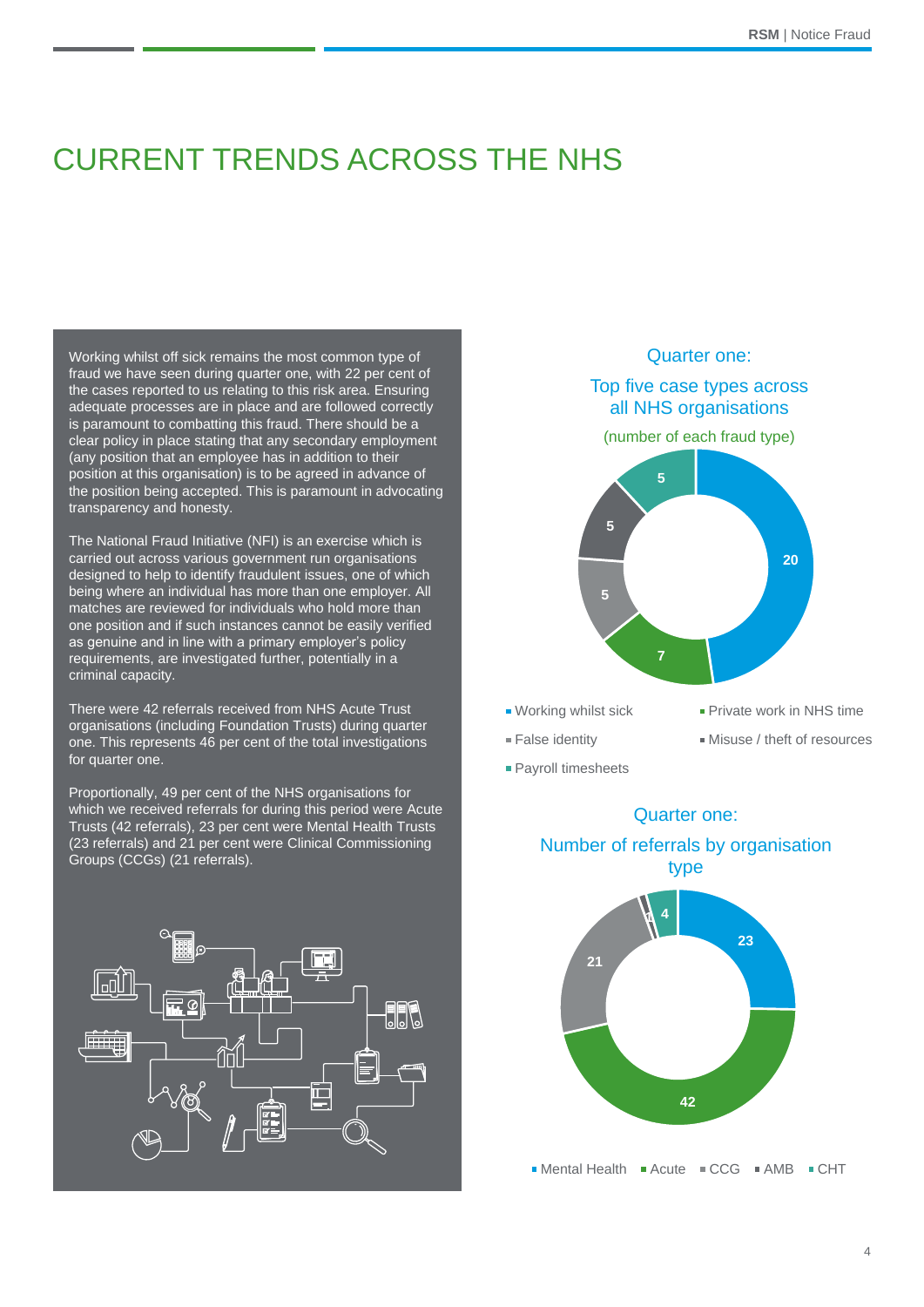## DID YOU KNOW

The total amount of money identified as lost fraud in the NHS during 2019/20 was £2,736,234.75 with the average amount of fraud being £36,000.

### (Source: NHS CFA Annual Report 2019/20)



### **Did you know…. Being found guilty of an offence Working whilst sick…**

If a person is found guilty of a fraud offence, this can carry a sentence of up to ten years imprisonment as well as any disciplinary sanction and penalties imposed by their relevant professional governing body.



If you are off work due to sickness, did you know that if you take up any other type of employment (paid or unpaid) during that time, you could be committing fraud?

You must always follow the requirements of your individual organisation and request consent before taking up any other work elsewhere. This includes working for your own company (if applicable).

If you are ever in doubt, check first!



### **Please report all concerns as soon as possible**

**You should contact your Local Counter Fraud Specialist (LCFS) directly** or call the national anonymous, 24-hour reporting line on 0800 028 4060.

You can also report online, completely confidentially via <https://cfa.nhs.uk/reportfraud>